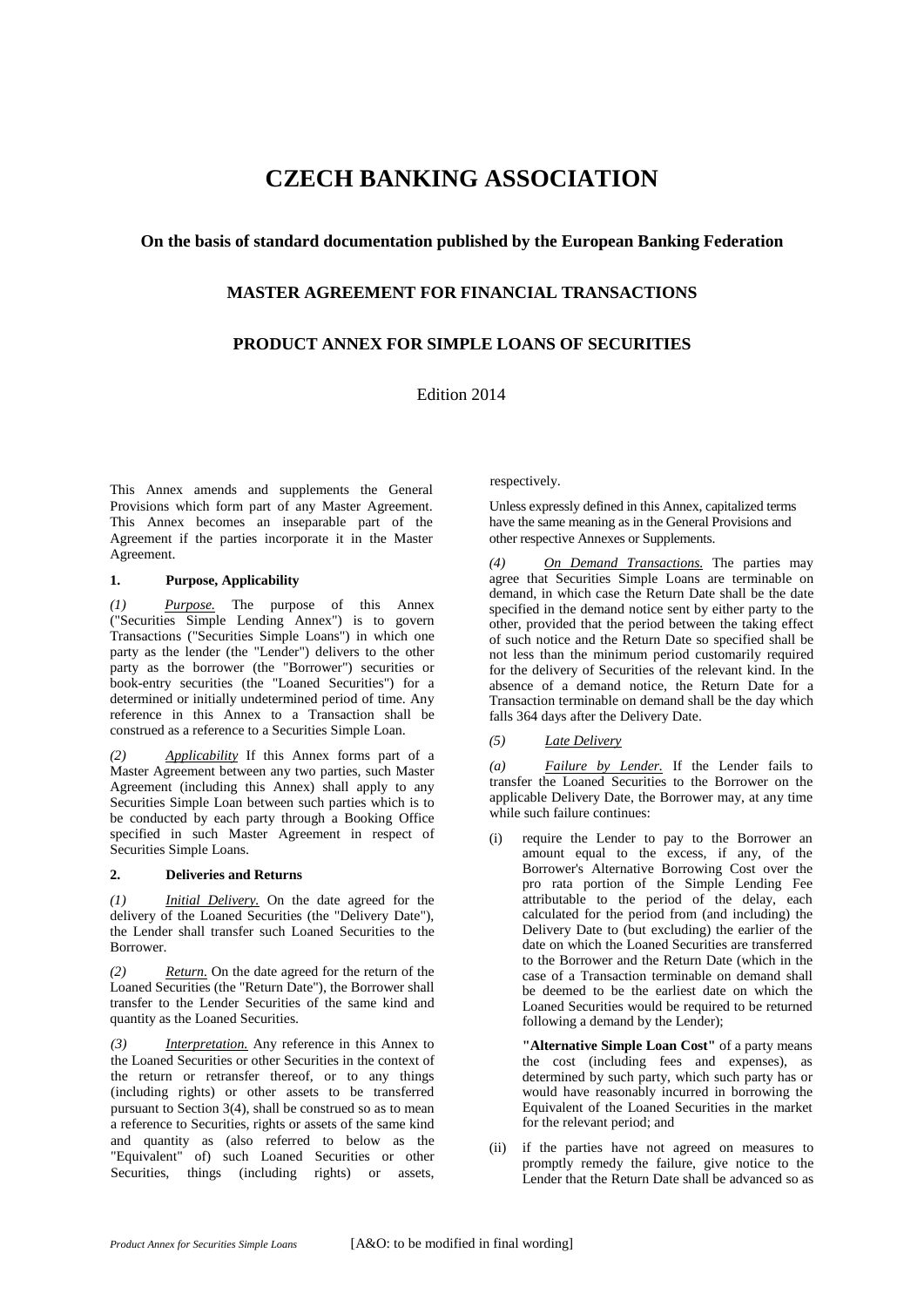to occur immediately, whereupon the duties of the parties to lend or return the Loaned Securities (respectively) shall cease and no deliveries or payments shall be due between them other than, if applicable, pursuant to (i).

*(b) Failure by Borrower.* If the Borrower fails to return the Loaned Securities on the applicable Return Date, the Lender may, at any time while such failure continues:

- (i) require the Borrower to pay to the Lender an amount equal to the higher of (a) the Lender's Alternative Simple Loan Cost and (b) the Lending Fee, each calculated for the period from (and including) the Return Date to (but excluding) the date of actual return of the Loaned Securities or, if earlier, the date specified in the notice, if any, given pursuant to (ii); and
- (ii) if the parties have not agreed on measures to promptly remedy the failure, give notice to the Borrower requiring cash settlement in lieu of delivery on a date to be specified in such notice, whereupon the obligation of the Borrower to return the Loaned Securities shall cease and the Borrower shall pay to the Lender an amount equal to the Acquisition Cost for such Securities;

**"Acquisition Cost"** means the cost (including fees and expenses), as determined by the Lender, which the Lender has or would have reasonably incurred in purchasing the Equivalent of the Loaned Securities in the market on the date so specified for cash settlement.

*(c) Partial Delivery.* If the Lender or the Borrower transfers some, but not all, of the Loaned Securities on the date specified in sub-paragraph (a) or (b), respectively, the respective other party may, at its option, either accept such transfer and exercise its rights under those sub-paragraphs with respect to the residual Loaned Securities or decline such acceptance and exercise its rights with respect to all Loaned Securities.

*(d) Remedies.* Beyond the remedies provided in this subsection 5, neither party shall in the event of any failure by the other party to transfer or return Loaned Securities, be entitled to recover any additional damage as a consequence of such failure, and such failure shall not constitute an Event of Default under Section  $6(1)(a)(iii)$  of the General Provisions. This paragraph  $(d)$ is without prejudice to any remedy available in the event of a failure by a party to perform any other obligation (including any obligation to make a payment under this subsection (5))*.*

*(6) Special Events.* If, during the term of a Transaction and in respect of some or all of the Loaned Securities:

(i) a payment of any interest or dividend or any other distribution of money or other property by the issuer of the Loaned Securities (collectively a "Distribution", which term shall include a repayment of principal and a payment in the case of a capital reduction) would, as a result of any change in law or in the application or official interpretation thereof occurring after the date on which such Transaction is entered into, be subject to any deduction or withholding in respect of a tax or other duty or would give rise to a tax credit;

- (ii) a notice of early redemption has been validly given;
- (iii) a public redemption, exchange, conversion or compensation offer or a public purchase bid is made or announced;
- (iv) subscription or other preferential rights which are not freely transferable are granted, or non-fungible property is distributed, to the owners; or
- (v) if specified in the Special Provisions, a tax credit or tax entitlement is attached to any interest or dividend paid to the owners (whether or not subparagraph (i) would otherwise apply)

then, subject to any other agreement between the parties, the Return Date for such Securities shall, automatically in the case of (v) and otherwise upon demand by either party, be advanced to the third Business Day before, in the case of (i), (ii) and (v), the expected payment or redemption date or before, in the case of (iii) and (iv), the last day on which such bid or offer may be accepted or the day on which such rights or assets are granted or distributed.

#### **3. Distributions, Subscription Rights**

*(1) Cash Distributions.* If during the term of a Securities Loan any Distribution of money is made by the issuer to the owners of the Loaned Securities, the Borrower shall pay to the Lender, on the date of such Distribution, an amount in the same currency as, and equal to, the amount received by the owners in respect of such Distribution.

*(2) Withholding Taxes. Tax Credits* If a Distribution is subject to withholding tax and/or gives rise to a tax credit, the amount payable by the Borrower under subsection 1 shall be equal to the full amount to which the Lender would be entitled, as previously notified by it, in respect of such Distribution if it were the owner of the Loaned Securities, including the amount of

(a) any applicable withholding tax to the extent that the Lender would be entitled to apply for an exemption from, or a refund of, such tax and

(b) any tax credit available to the Lender subject to the fulfillment of the Lender's obligations stipulated in Article 10(4)(b).

For tax purposes, the parties hereby confirm that the Distribution of money belongs to the Lender as an economic owner of the Securities. The Borrower shall be obliged to announce to the issuer of the Securities that the Lender is an economic owner of the Securities and the only recipient of the Distributed money. Thereby, the issuer shall be acquainted with the relevant type of tax to be imposed.

*(3) Subscription Rights.* If subscription rights which are freely transferable are granted with respect to the Loaned Securities, the Borrower shall transfer to the Lender not later than on the third day on which such rights are traded, the Equivalent of the subscription rights attributable to such Loaned Securities. If the rights are not so transferred by such date, the Lender may purchase their Equivalent in the market for the account of the Borrower. Should the Lender be unable so to purchase the rights, it may require the Borrower to pay to it an amount equal to the Market Value of such rights prevailing on the next following trading day for such rights.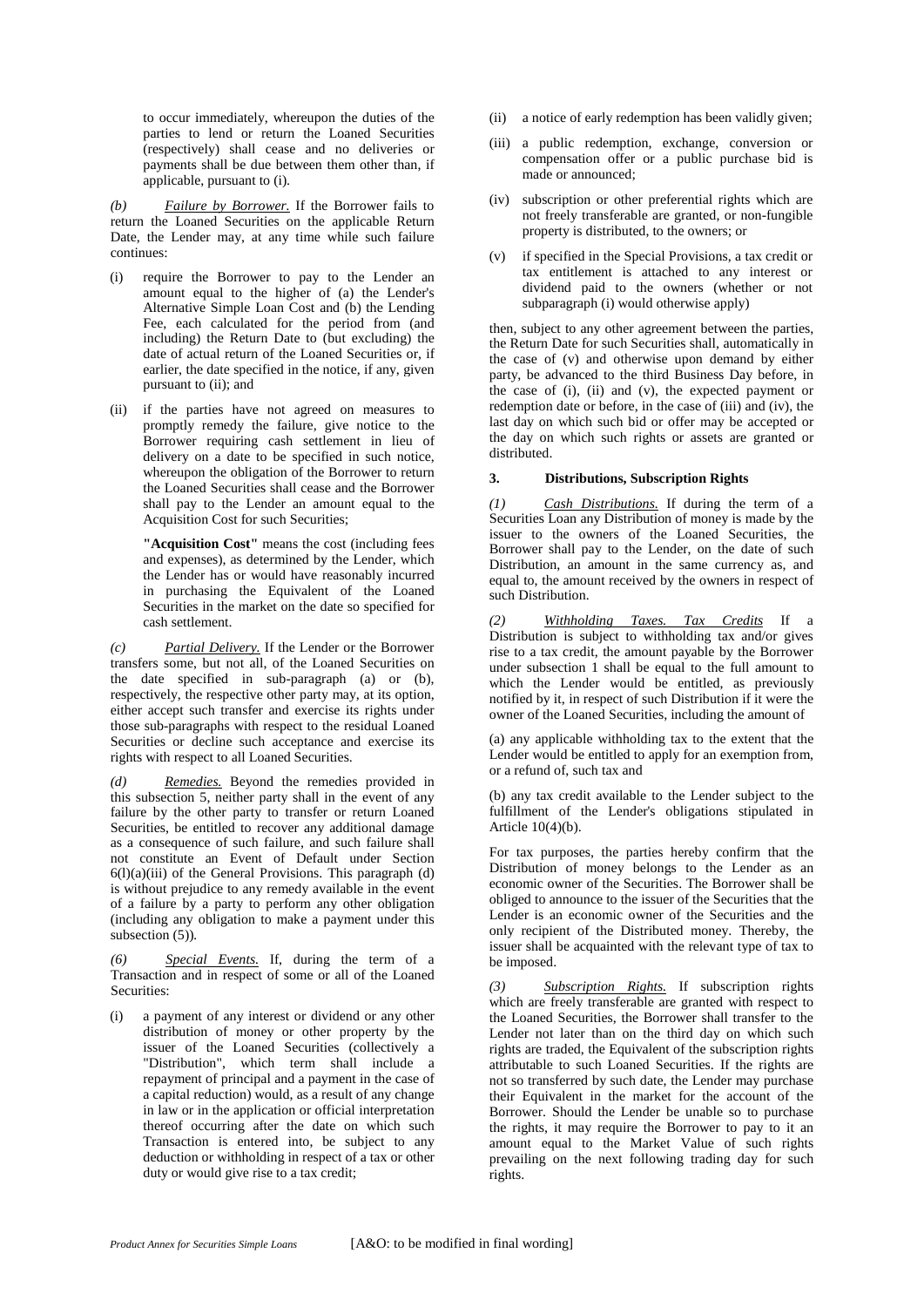*(4) Non-cash Distributions.* Any freely transferable bonus shares, non-cash Distributions and ancillary rights (other than subscription rights) which are issued, made or allotted with respect to the Loaned Securities during the term of a Securities Simple Loan shall be transferred to the Lender on the Return Date.

*(5) Transfer Obligations.* For the avoidance of doubt, the provisions of subsections 1 through 4 shall apply whether or not the Borrower retains the ownership of the Loaned Securities during the term of the Transaction.

## **4. Simple Lending Fee**

The Borrower shall pay to the Lender for each Securities Simple Loan a fee (the "Simple Lending Fee") equal to the rate per annum agreed in respect of such Securities Simple Loan and calculated on the value of the Loaned Securities agreed by the parties for this purpose. The Simple Lending Fee shall be calculated for the period from (and including) the Delivery Date or, if later, the date of actual transfer of the Loaned Securities to the Borrower, to (but excluding) the Return Date or, if later, the date of actual return of the Loaned Securities to the Lender, based on the actual number of days in such period and a 360-day year. Unless otherwise agreed, the Lender shall calculate the Simple Lending Fee at the beginning of each month for the preceding month or, if earlier, on the Return Date, and send the Borrower a statement setting forth such Simple Lending Fee. The Simple Lending Fee shall be payable on the second Business Day following the receipt of such statement sent by the Lender.

### **5. Margin Provisions**

Any obligations of the parties to transfer cash or Securities as Margin under certain circumstances shall be performed in accordance with the provisions of the applicable Margin Maintenance Annex published by the CBA, or with any other rules to be separately agreed. separately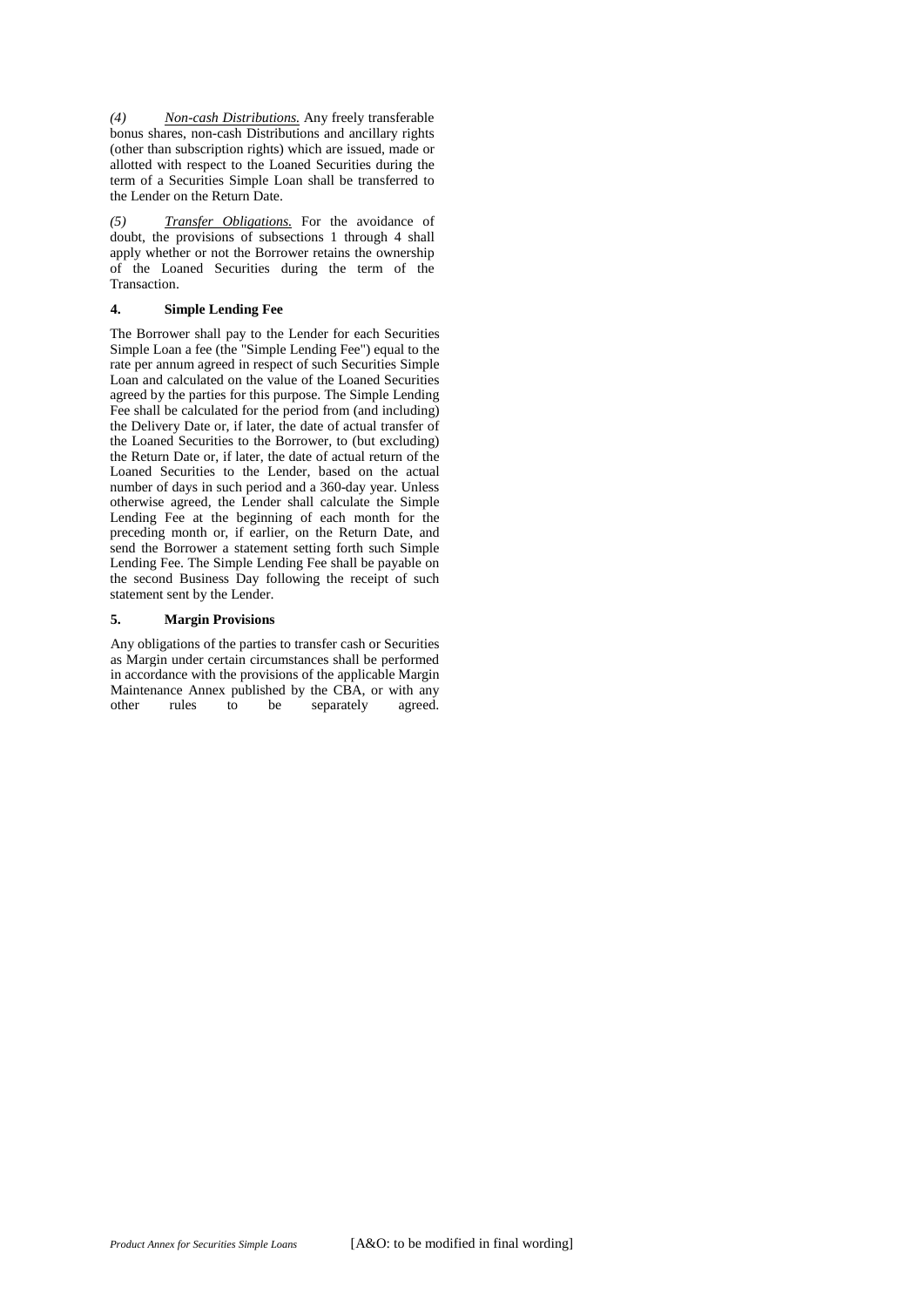#### **Suggested Form of Confirmation**

To: From: Date:

We refer to our telephone conversation and hereby confirm our agreement to enter into a Securities Simple Loan Transaction [which shall be subject to the Master Agreement for Financial Transactions published by the Czech Banking Association and entered into between us on …..]. This Confirmation is a Confirmation in the Sense of Section 2(2) of the General Provisions. Unless expressly defined in this Confirmation, capitalized terms have the same meaning as in the Master Agreement. The terms of the Transaction are as follows:

Reference Number: Transaction Date:

Lender [Company name, ID No., registered office]: Borrower [Company name, ID No., registered office]:

| Delivery Date:<br><b>Return Date:</b><br>Delivery place:<br>Return place:                                                                  |        | (date)] [on demand]                                                                                                                                                       |
|--------------------------------------------------------------------------------------------------------------------------------------------|--------|---------------------------------------------------------------------------------------------------------------------------------------------------------------------------|
| Loaned Securities (designation, type):<br>Securities Code:<br>Amount/Number of Loaned Securities:                                          |        |                                                                                                                                                                           |
| Simple Lending Fee Rate:<br>Total Simple Lending Fee:<br>Value of the Loaned Securities for purposes of Simple<br>Lending Fee calculation: | % p.a. |                                                                                                                                                                           |
| [Distribution amount payable to Lender:]                                                                                                   |        | [Gross without deduction] [plus  % tax credit]<br>[net after deduction of % withholding tax]                                                                              |
| [Margin:] $1$                                                                                                                              |        | [Cash Margin: (specify currency and amount)]<br>[Margin Securities: (specify type and amount); applicable<br>Valuation Percentage:<br>$%$ ]<br>[other: (specify details)] |
| Total amount of the provisions and charged costs:                                                                                          |        |                                                                                                                                                                           |
| [Margin Ratio (Haircut) <sup>2</sup> :                                                                                                     |        |                                                                                                                                                                           |
| Borrower's account:<br>Lender's account:                                                                                                   |        |                                                                                                                                                                           |
| Delivery system:<br>Delivery period:                                                                                                       |        |                                                                                                                                                                           |
| [Agency]:                                                                                                                                  |        | The Transaction is an Agency Transaction. [Name of Agent] is<br>acting as agent for [name or identifier of Principal].                                                    |
| [Additional provisions:]                                                                                                                   |        |                                                                                                                                                                           |
|                                                                                                                                            |        |                                                                                                                                                                           |

Please confirm that the foregoing correctly sets forth the terms of our agreement by countersigning this Confirmation and returning it to [ ] or by sending us a confirmation substantially similar to this Confirmation, which confirmation sets forth the material terms of the Securities Simple Loan to which this Confirmation relates and indicates agreement to those terms.

Yours sincerely

-

<sup>&</sup>lt;sup>1</sup> Relevant if the Margin is to be provided in respect of the relevant individual Transaction.

<span id="page-3-1"></span><span id="page-3-0"></span><sup>&</sup>lt;sup>2</sup> The terms "Margin Ratio" and "Haircut" have the same meaning; either or both may be used.